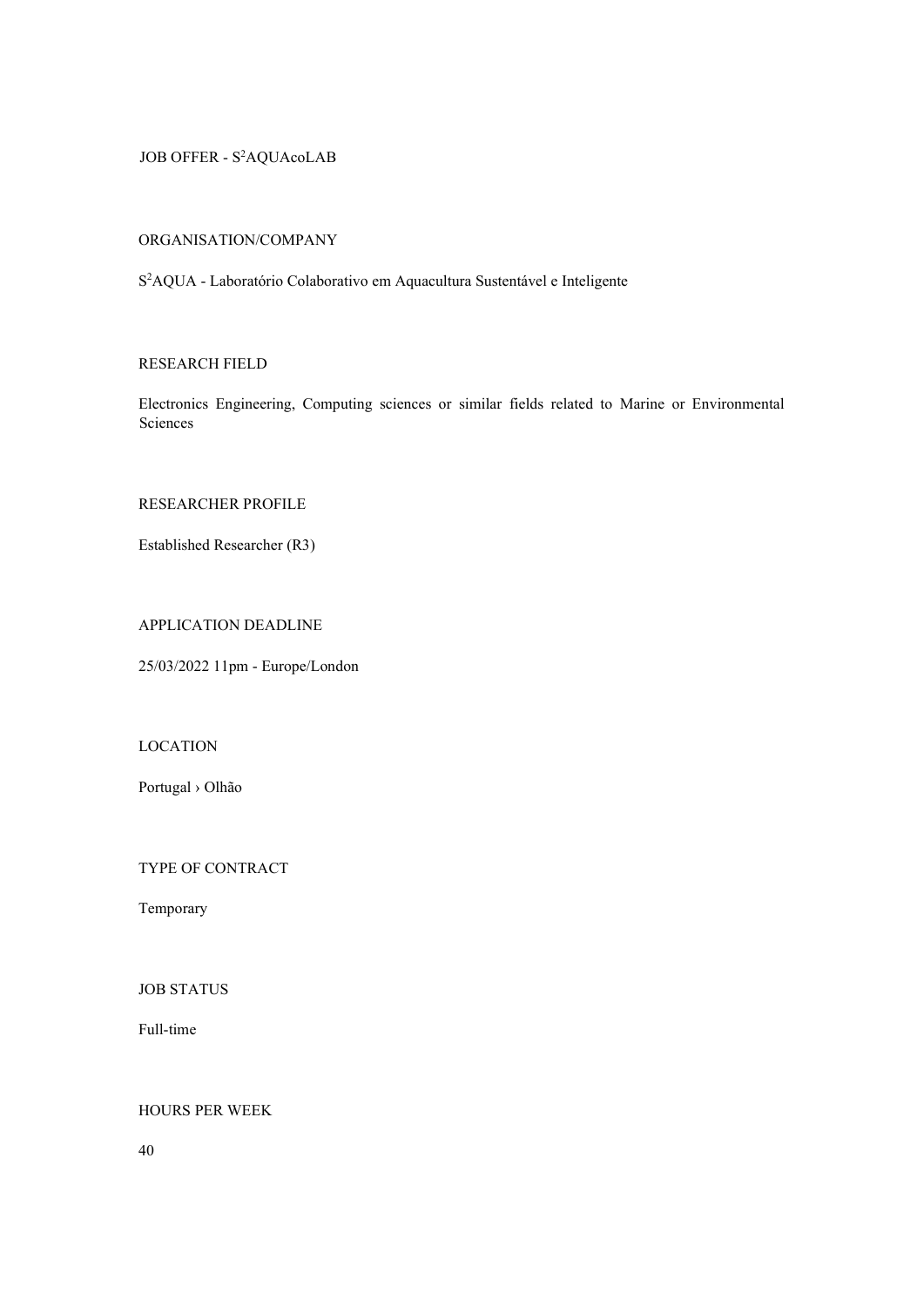OFFER STARTING DATE

18/04/2022

### REFERENCE NUMBER

S <sup>2</sup>AQUAcoLAB/Ref\_16/2021

OFFER DESCRIPTION

#### ANNOUNCEMENT

### RESEARCHER (M / F) - 1 VACANCY

Electronics Engineering, Computing sciences or similar fields related to Marine or Environmental Sciences (PhD)

REFERENCE: S<sup>2</sup>AQUAcoLAB/Ref 16/2021

Laboratório Colaborativo em Aquacultura Sustentável e Inteligente (hereinafter referred to S<sup>2</sup>AQUAcoLAB) opens recruitment and selection competition for 1 researcher (M/F) vacancy for citizens of any nationality including stateless persons under a certain term contract to carry out work in aquaculture systems automation/robotics towards the promotion of Aquaculture 4.0 technologies and best practices.

Vacancy purpose:

To satisfy temporary needs under a certain term employment contract with the objective of attracting funding through research projects and cross-sector collaboration, towards fostering the adoption of new emergent technologies, that can effectively tackle key challenges of the Aquaculture industry like optimize production, climate change impacts monitoring, toxins monitoring/forecast and environmental risks (e.g. physical-chemical anthropogenic contaminants).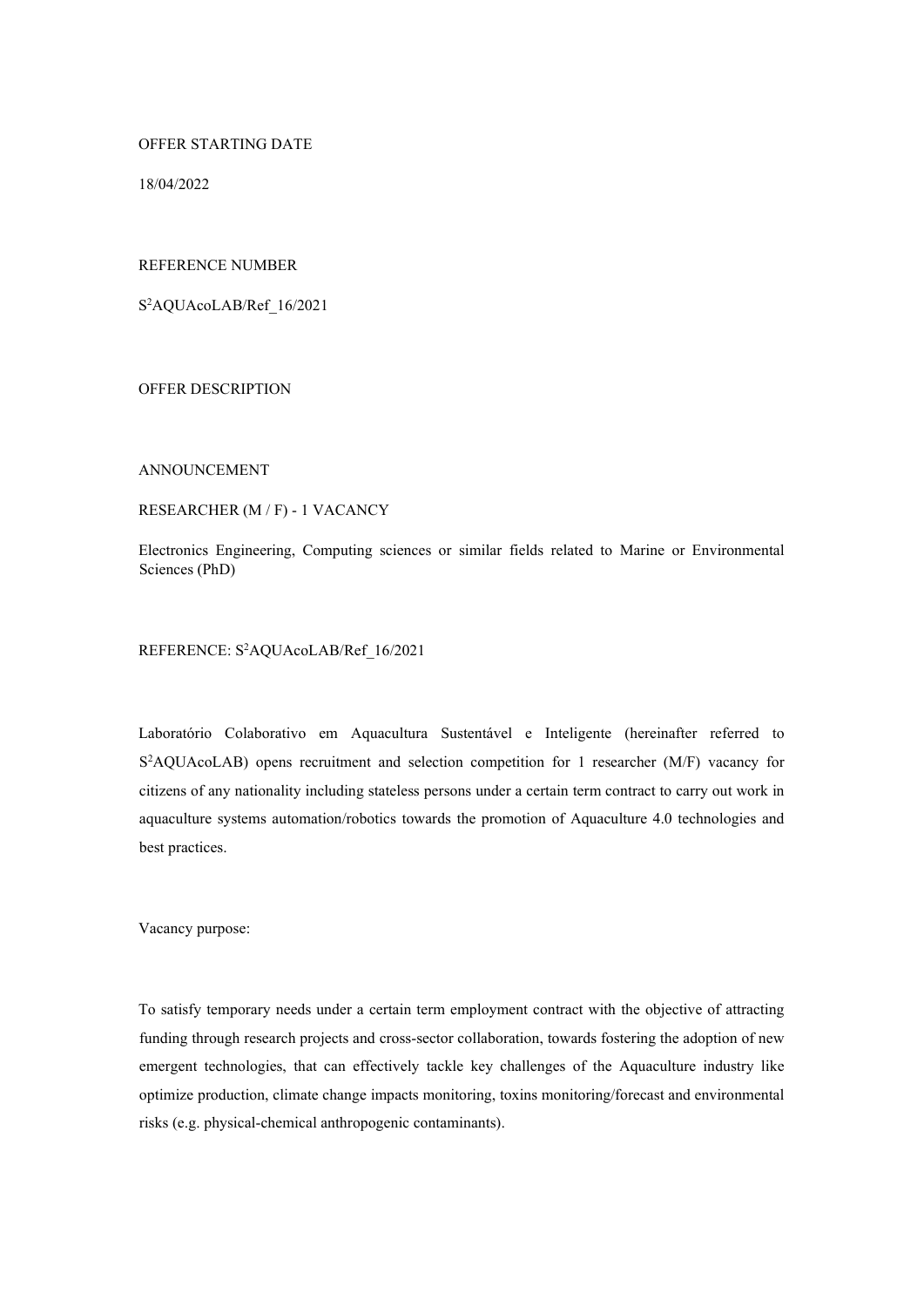### Tasks:

- 1. Plan and coordinate tests in aquaculture systems automation/robotics
- 2. Identify emergent technologies with potential to improve efficiency, minimize risks and support corporate social responsibility (CSR) within the Aquaculture industry;
- 3. Plan and coordinate ioT trials on Aquaculture;
- 4. Design road maps and coordinate the implementation of these technologies within the Aquaculture industry
- 5. Produce, validate and analyze data across multiple projects in the field of smart aquaculture;
- 6. Support the development and implementation of decision support systems for aquaculture;
- 7. Participate in the experimental design of projects that use Machine Learning and Artificial Intelligence applied to aquaculture;
- 8. Participate in and support the research project team;
- 9. Contribute to the innovation strategy.

#### Profile required:

- 1. Holds a PhD degree in Electronics Engineering, Computing sciences or similar or Marine Science or Environmental Sciences;
- 2. Experience in attracting research funding;
- 3. Cross-sector project management experience in the field of emerging technologies that can be applied in the Aquaculture industry;
- 4. Experience in IoT and in complex academy/industry interface projects;
- 5. Experience in programming languages that support the implementation of intelligent systems (AI, Machine Learning) and data analysis;
- 6. Experience in Aquatic Sensors and Robotics;
- 7. Fieldwork experience in the marine environment;
- 8. Fluent in English and excellent writing skills.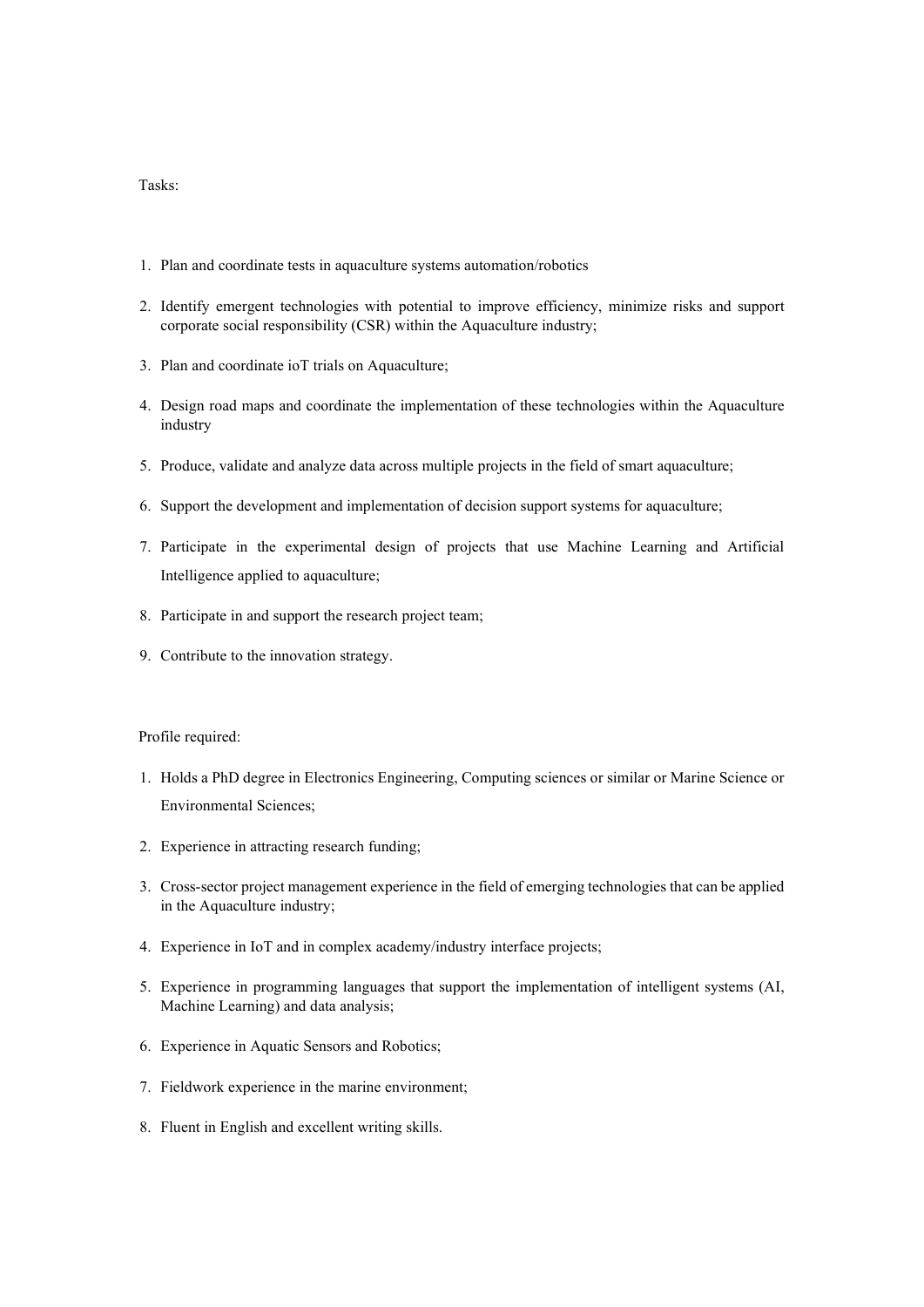The decision not to be admitted shall be notified to the candidates by e-mail for the purposes of the hearing of the interested parties. False statements made by applicants will be punished under the law.

#### Other Preferred Requirements:

- 1. Be strongly motivated, demonstrate autonomy and the ability to propose new approaches.
- 2. Experience in the development and / or execution of national and international research projects.
- 3. Participation in research projects with both, research institutes and industry partners.
- 4. Previous experience with the Aquaculture industry.
- 5. Fieldwork experience in the marine environment.

#### Governing Law:

- Decree Law No. 57/2016, of August 29, amended by Law No. 57/2017, of July 19 (RJEC).
- Labour Code, approved by Law No. 7/2009 of 12 February, and its successive amendments.
- Regulatory Decree No. 11-A / 2017, of December 29th.
- Decree-Law No. 124/99, of April 20, and its successive amendments.
- Decree-Law No. 29/2001, of 3 February.
- Code of Administrative Procedure.

#### Starting Date

The contract is scheduled to start on April 18<sup>th</sup> 2022.

#### Workplace

The activities will be carried out at S<sup>2</sup>AQUAcoLAB headquarters, as well as at other locations to be indicated by the Executive Committee, to fulfil the tasks to be performed.

#### Work schedule

40 hours a week.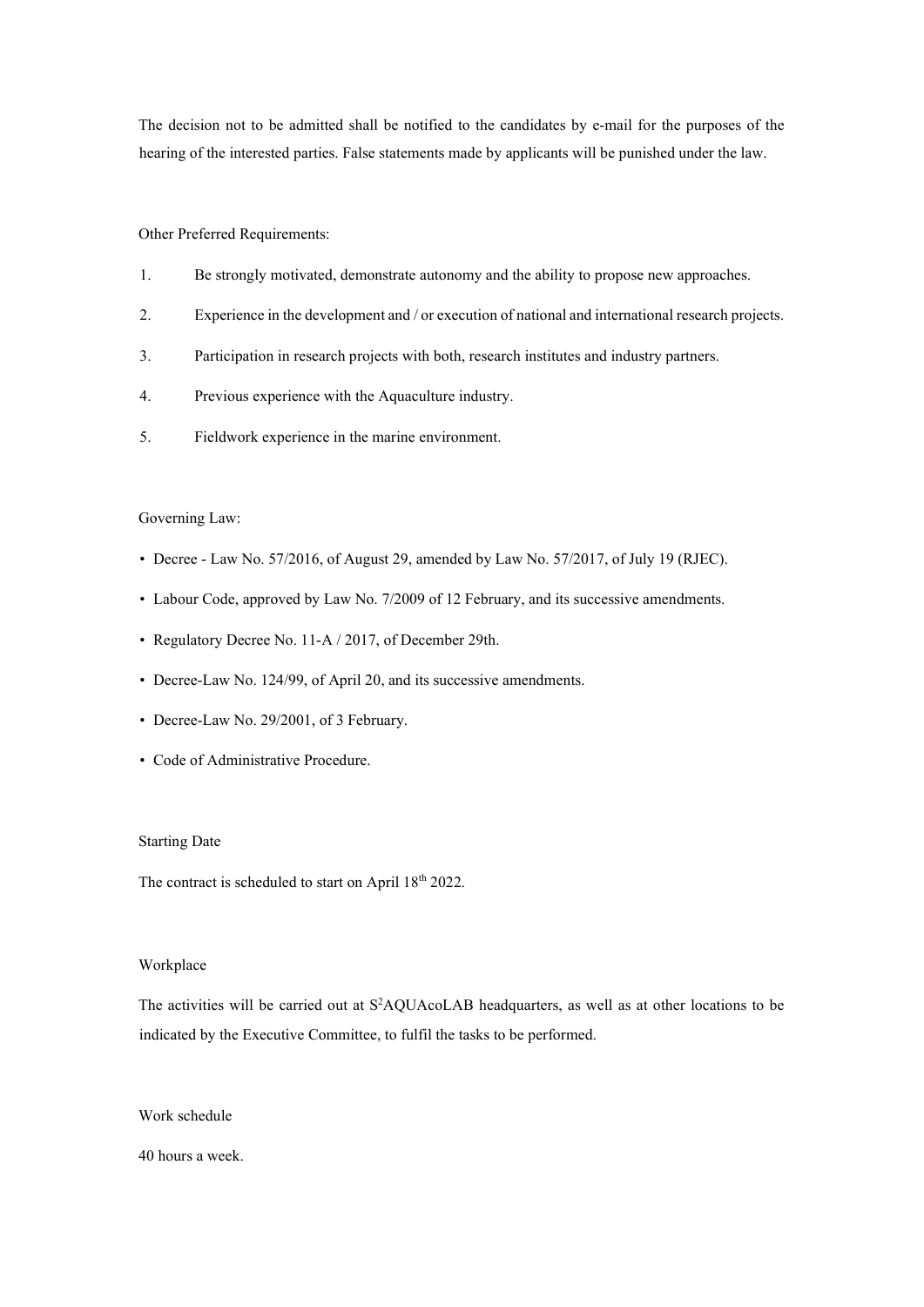### Application Period

The application period starts on March  $8<sup>th</sup> 2022$  and ends on March  $25<sup>th</sup> 2022$ .

### Jury

In accordance with article 13 of the RJEC, the competition Jury is composed of Renata Serradeiro, deputy Director at S<sup>2</sup>AQUAcoLAB; João Rodrigues, Adjunct Professor at University of Algarve; Jorge Semião, Adjunct Professor at University of Algarve; Ivo Martins, Adjunct Professor at University of Algarve (Substitute).

### Evaluation and Selection Process

The evaluation is carried out in two stages, which result in a final classification from 0 to 100 points. The deliberations of the Jury are taken by reasoned roll call and abstentions are not allowed. Candidates have to reach a minimum of 50 points in order to be selected for the position.

#### Stage One: Curriculum Evaluation

The selection of the admitted candidates is made through the evaluation of the motivation letter that will indicate the most relevant activities, career development plan and the curriculum vitae that will include the candidate's scientific and professional career focusing on the relevance, quality and timeliness of the criteria, according to Article 5 (2) (a) to (d) of the RJEC. The following selection criteria will be considered and the candidate's ability to perform the duties:

CA) Scientific and technological production of the last five years considered most relevant by the candidate;

CB) Applied or practice-based research activities in an academic and industrial environment, developed over the past five years and considered of greatest impact by the applicant.

CC) Activities of knowledge extension and dissemination in the academic and/or business environment in the last five years, namely in the context of the promotion of knowledge and scientific practices, considered most relevant by the candidate.

CD) Project management, collaborators, technology and innovation activities in academic and/or business environment.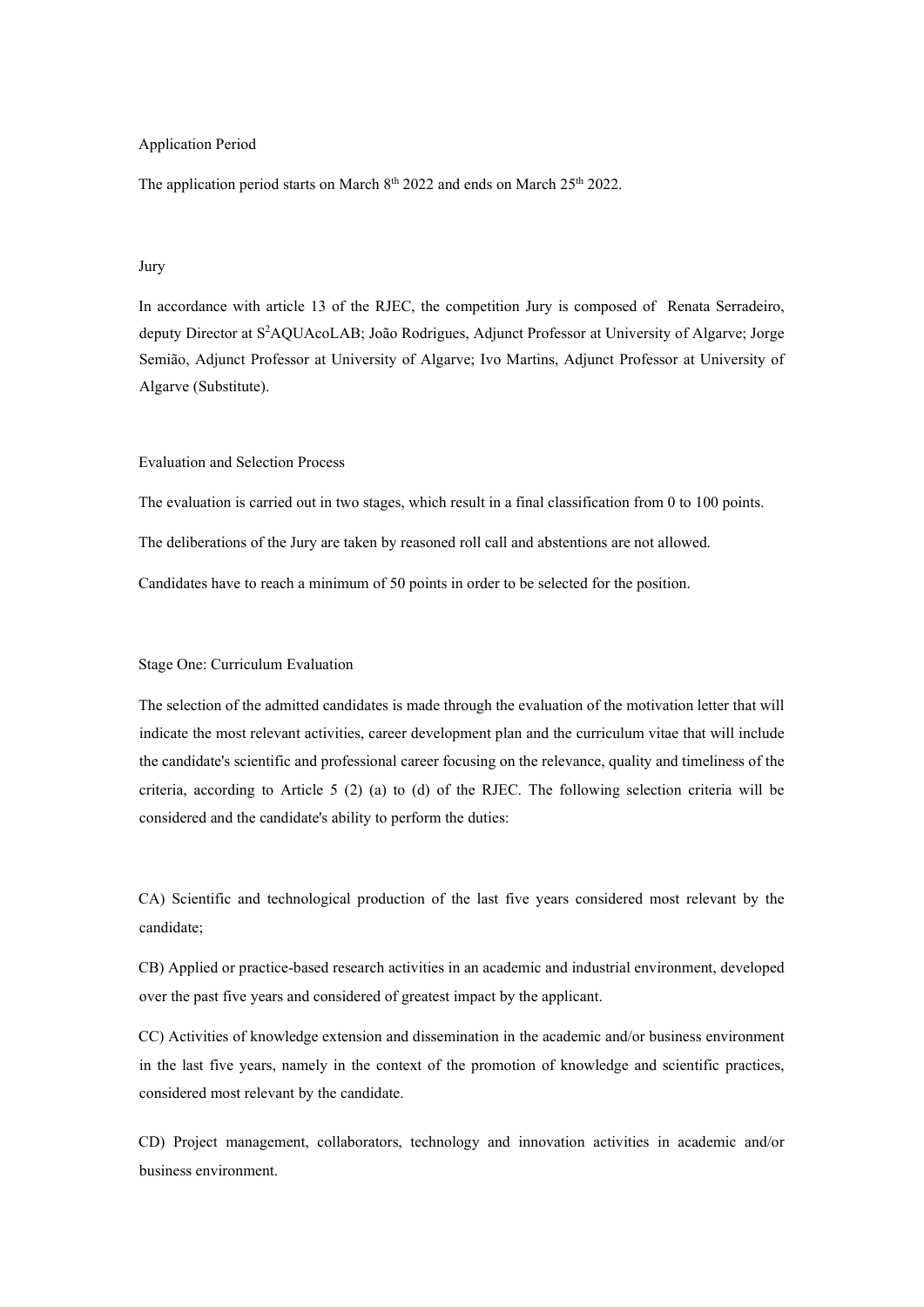The period of five years referred to in the evaluation criteria may be extended by the Juri at the request of the applicant, on grounds of suspension of scientific activity for socially protected reasons, on grounds of parental leave, prolonged serious illness, and other situations of unavailability for work legally protected.

#### Stage Two: Interview

If the Jury deems it necessary for the evaluation, the best ranked candidates for the curriculum evaluation will proceed to the second phase, which will consist of an individual interview, either in person or via videoconference. The interview will have a maximum weight of 20% of the final grade and will only serve to clarify aspects related to the research results of the candidates.

#### Jury Procedure

Each jury member will evaluate candidates on all CA to CD factors between 0 and 100 points and indicating the reasons for the points awarded. Abstentions are not allowed. A similar procedure will be followed for applicants who are invited to the interview. Candidates who are not called for the interview will have 0 points in the second evaluation phase.

The curricular evaluation (C) of each candidate is obtained according to the sum of the scores of each criterion multiplied by the respective weights according to the following formula rounded to one decimal place.

 $C = CA*35 + CB*40 + CC*10 + CD*15$ 

The final score (FS) of each candidate is obtained by summing the scores of the curriculum evaluation (C) and interview (I), if applicable, according to the following formulation, rounded to the units.

 $FS = C*80 + I*20$ 

Each candidate's final score is obtained by averaging the scores of the jury members. In case of a tie applying the previous criteria, the decision to break will be up to the president of the jury.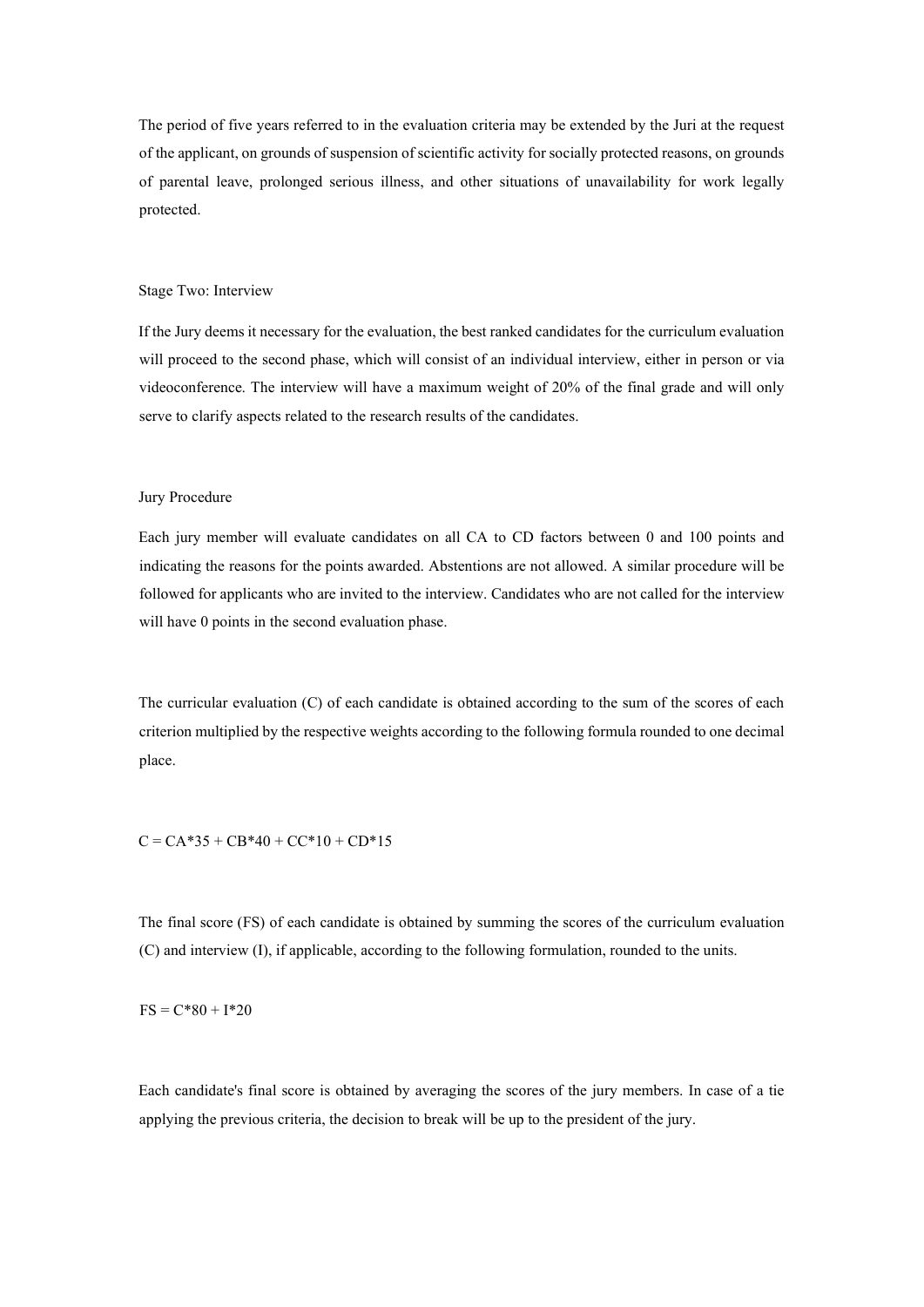The jury will write minutes of the meetings describing the evaluation process and selection process including an ordered list of candidates for their score and the final decision. S<sup>2</sup>AQUAcoLAB Board of Directors will validate the jury's final decision.

In the event that the candidates do not have the appropriate profile for the proposed duties, or the financing conditions change significantly after the publication of this notice, the jury reserves the right to terminate the competition without any recruitment. In the event that the selected candidate does not accept the post, or terminates the employment contract, the jury reserves the right to assign a post to the next candidate in the order of final grade, upon judgement of convenience and timeliness.

#### Application Process and Submission:

Only applications submitted directly and necessarily by email to s2aquacolab@sapo.pt are accepted. Receipt of applications is considered valid only upon receipt of confirmation by email from S2AQUAcoLAB. The application in (English or Portuguese) must include a Motivation Letter (with a personal assessment of the suitability of the activities of the last 5 years to the present competition, highlighting the publications chosen and considered most relevant, and career plan), detailed Curriculum Vitae according to the requirements and selection criteria of the competition, digital copies (e.g. PDF) of up to 3 publications considered by the applicant as most relevant; copy of PhD certificate; indication of up to 3 references and their contact by email; other documents which the applicant considers to be important for this competition.

Results The list of admitted and excluded candidates and the final ranking list are posted on the S<sup>2</sup>AQUAcoLAB Headquarters and on the website https://www.ipma.pt/pt/pescas/eppo/colab. The candidates are notified by email.

Prior Hearing and Deadline for Final Decision

Under Article 121 of the Administrative Procedure Code, after notified, candidates have 10 days to comment. Within 90 days from the deadline for the submission of applications, the final decisions of the Jury are issued.

The candidate with disabilities has a preference in equal ranking, which prevails over any other legal preference. Applicants must declare in the application, on their honour, their degree of disability, the type